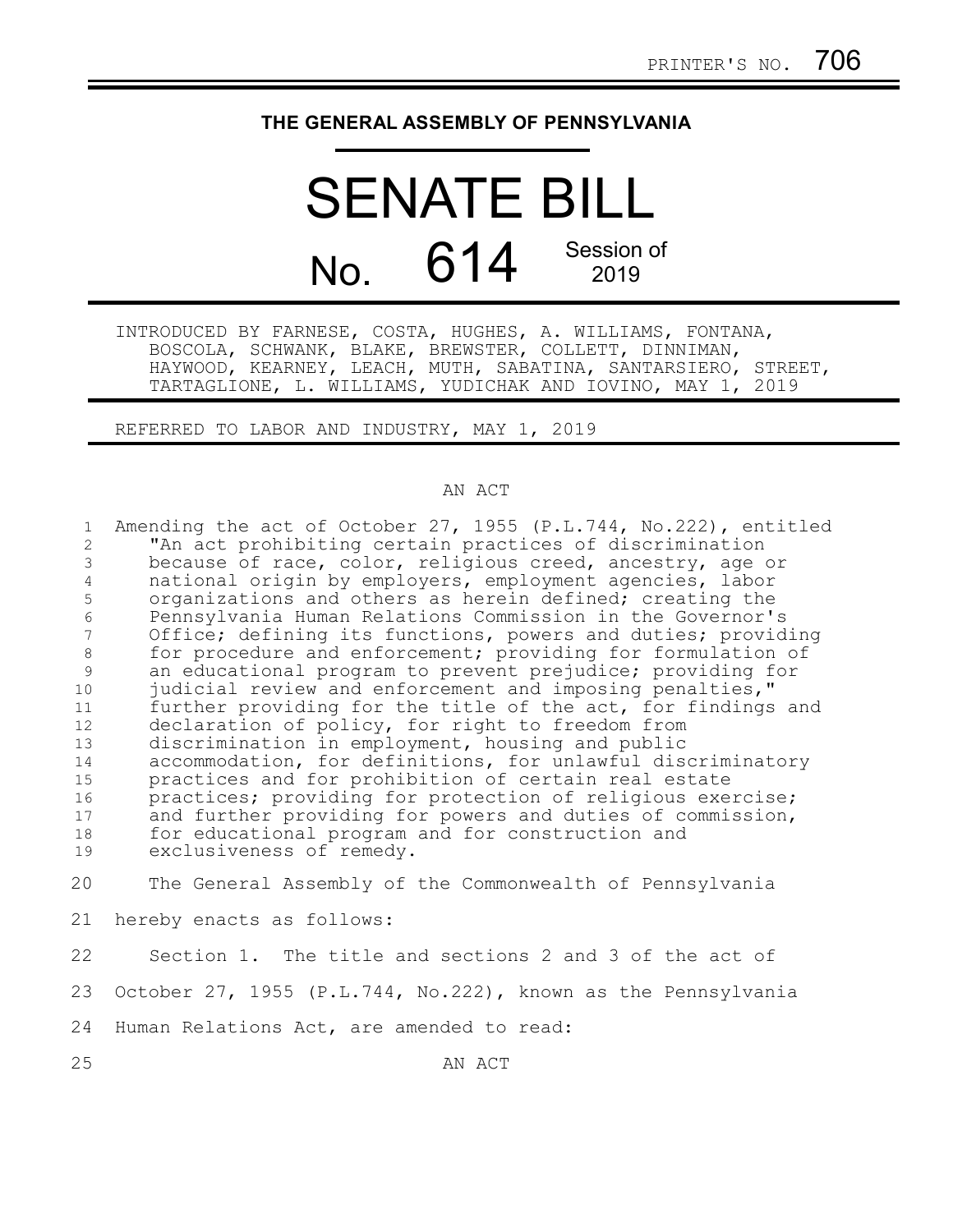Prohibiting certain practices of discrimination because of race, color, religious creed, ancestry, sex, sexual orientation, gender identity or expression, age or national origin by employers, employment agencies, labor organizations and others as herein defined; creating the Pennsylvania Human Relations Commission in the Governor's Office; defining its functions, powers and duties; providing for procedure and enforcement; providing for formulation of an educational program to prevent prejudice; providing for judicial review and enforcement and imposing penalties. 1 2 3 4 5 6 7 8 9 10

Section 2. Findings and Declaration of Policy.-- 11

(a) The practice or policy of discrimination against individuals or groups by reason of their race, color, familial status, religious creed, ancestry, age, sex, sexual orientation, gender identity or expression, national origin, handicap or disability, use of guide or support animals because of the blindness, deafness or physical handicap of the user or because the user is a handler or trainer of support or guide animals is a matter of concern of the Commonwealth. Such discrimination foments domestic strife and unrest, threatens the rights and privileges of the inhabitants of the Commonwealth, and undermines the foundations of a free democratic state. The denial of equal employment, housing and public accommodation opportunities because of such discrimination, and the consequent failure to utilize the productive capacities of individuals to their fullest extent, deprives large segments of the population of the Commonwealth of earnings necessary to maintain decent standards of living, necessitates their resort to public relief and intensifies group conflicts, thereby resulting in grave injury to the public health and welfare, compels many 12 13 14 15 16 17 18 19 20 21 22 23 24 25 26 27 28 29 30

20190SB0614PN0706 - 2 -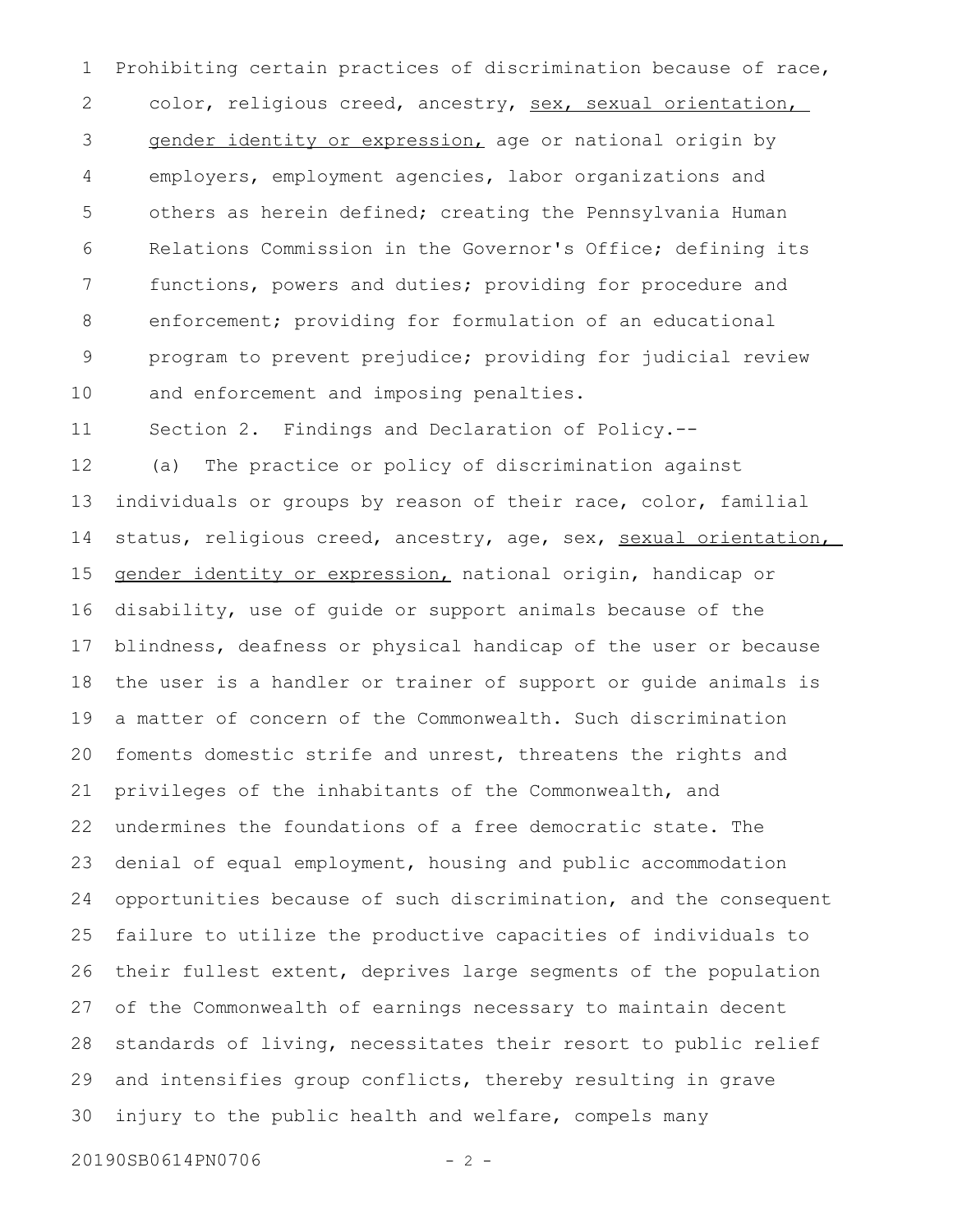individuals to live in dwellings which are substandard, unhealthful and overcrowded, resulting in racial segregation in public schools and other community facilities, juvenile delinquency and other evils, thereby threatening the peace, health, safety and general welfare of the Commonwealth and its inhabitants. Public policies, reflecting an open and welcoming environment and ensuring equal opportunity, foster economic growth and prosperity which benefit the inhabitants of this Commonwealth. Conversely, the absence of nondiscrimination protections hinders efforts to recruit and retain the diversity of talented individuals and successful enterprises required for a thriving economy and strong public sector on which the inhabitants of this Commonwealth depend. 1 2 3 4 5 6 7 8 9 10 11 12 13

(b) It is hereby declared to be the public policy of this Commonwealth to foster the employment of all individuals in accordance with their fullest capacities regardless of their race, color, religious creed, ancestry, age, sex, sexual orientation, gender identity or expression, national origin, handicap or disability, use of guide or support animals because of the blindness, deafness or physical handicap of the user or because the user is a handler or trainer of support or guide animals, and to safeguard their right to obtain and hold employment without such discrimination, to assure equal opportunities to all individuals and to safeguard their rights to public accommodation and to secure housing accommodation and commercial property regardless of race, color, familial status, religious creed, ancestry, age, sex, sexual orientation, gender identity or expression, national origin, handicap or disability, use of guide or support animals because of blindness or deafness of the user or because the user is a handler or trainer of guide 14 15 16 17 18 19 20 21 22 23 24 25 26 27 28 29 30

20190SB0614PN0706 - 3 -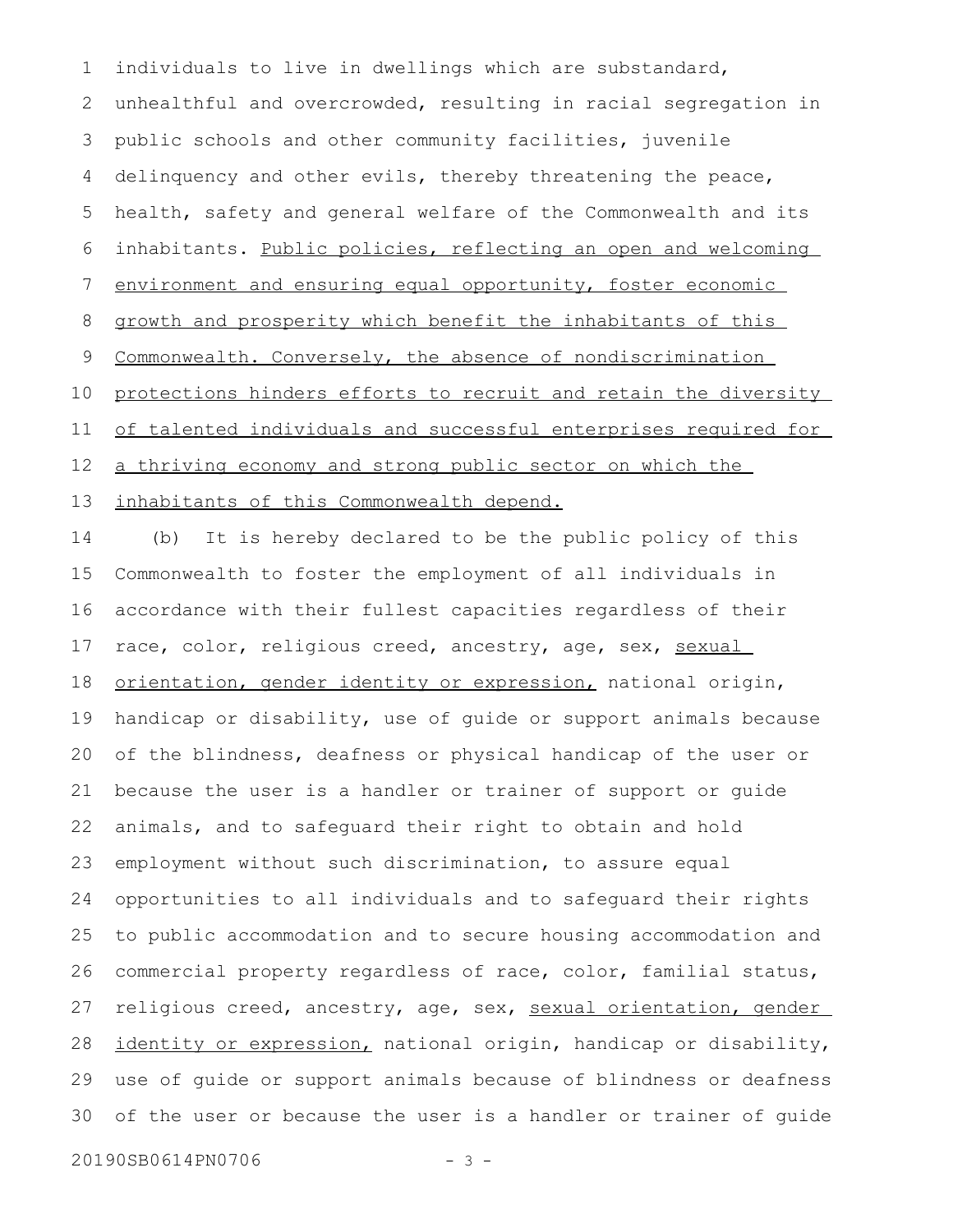or support animals. 1

(c) This act shall be deemed an exercise of the police power of the Commonwealth for the protection of the public welfare, prosperity, health and peace of the people of the Commonwealth of Pennsylvania. 2 3 4 5

Section 3. Right to Freedom from Discrimination in Employment, Housing and Public Accommodation.--The opportunity for an individual to obtain employment for which he is qualified, and to obtain all the accommodations, advantages, facilities and privileges of any public accommodation and of any housing accommodation and commercial property without discrimination because of race, color, familial status, religious creed, ancestry, handicap or disability, age, sex, sexual orientation, gender identity or expression, national origin, the use of a guide or support animal because of the blindness, deafness or physical handicap of the user or because the user is a handler or trainer of support or guide animals is hereby recognized as and declared to be a civil right which shall be enforceable as set forth in this act. 6 7 8 9 10 11 12 13 14 15 16 17 18 19

Section 2. Sections  $4(b)$  and  $5(a)$ ,  $(b)$ ,  $(c)$ ,  $(f)$ ,  $(q)$ ,  $(h)$ and (i) of the act are amended and the sections are amended by adding subsections to read: 20 21 22

Section 4. Definitions.--As used in this act unless a different meaning clearly appears from the context: 23 24

\* \* \* 25

(b) The term "employer" includes the Commonwealth or any political subdivision or board, department, commission or school district thereof and any person employing four or more persons within the Commonwealth, but except as hereinafter provided, does not include religious, fraternal, charitable or sectarian 26 27 28 29 30

20190SB0614PN0706 - 4 -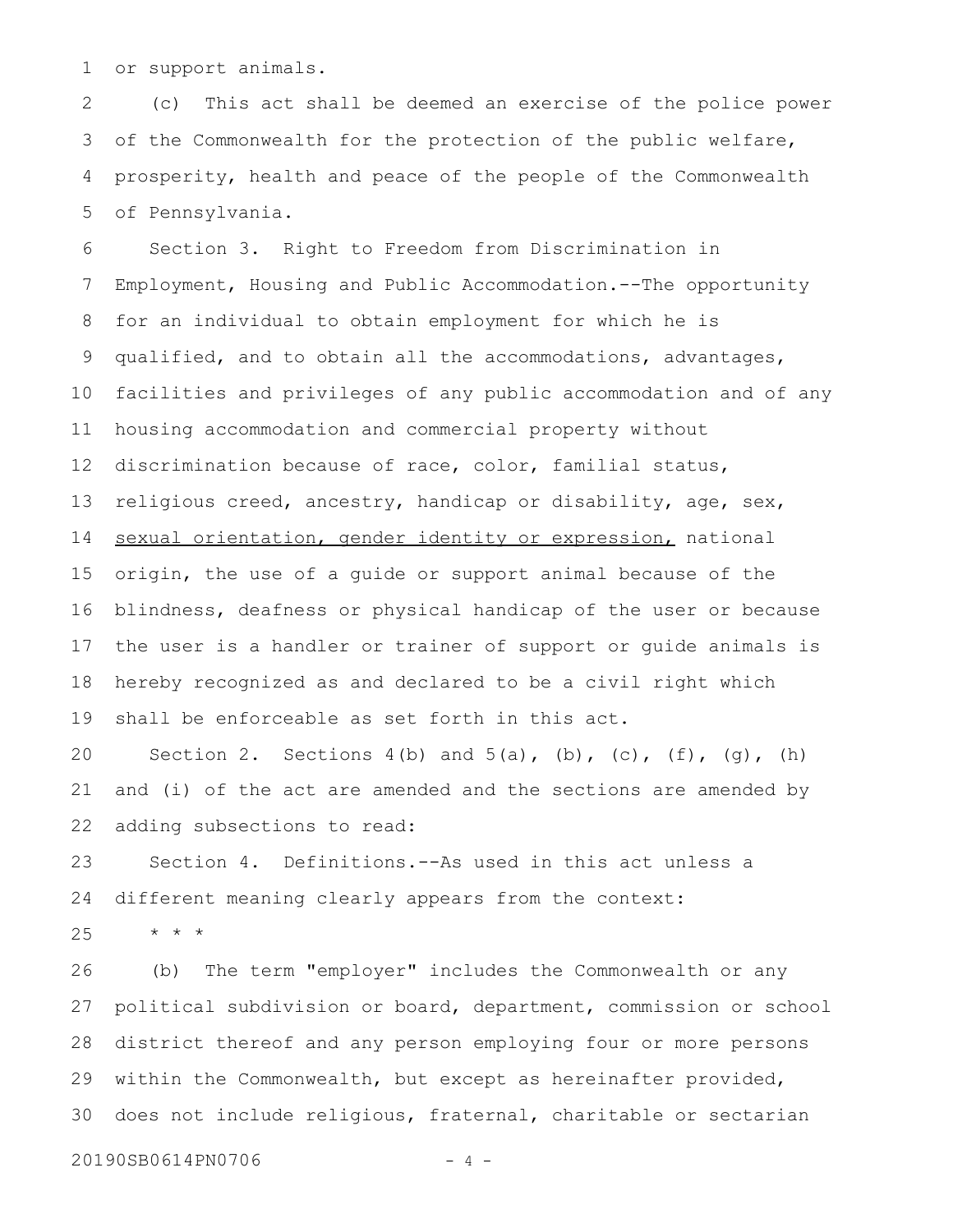corporations or associations, except such corporations or associations supported, in whole or in part, by governmental appropriations. The term "employer" with respect to discriminatory practices based on race, color, age, sex, sexual orientation, gender identity or expression, national origin or non-job related handicap or disability, includes religious, fraternal, charitable and sectarian corporations and associations employing four or more persons within the Commonwealth. 1 2 3 4 5 6 7 8 9

\* \* \* 10

(bb) The term "sexual orientation" means heterosexuality, homosexuality or bisexuality. 11 12

 (cc) The term "gender identity or expression" means the 13

gender-related identity, appearance, mannerisms, expression or 14

other gender-related characteristics of an individual regardless 15

of the individual's designated sex at birth. 16

Section 5. Unlawful Discriminatory Practices.--It shall be an unlawful discriminatory practice, unless based upon a bona fide occupational qualification, or in the case of a fraternal corporation or association, unless based upon membership in such association or corporation, or except where based upon applicable security regulations established by the United States or the Commonwealth of Pennsylvania: 17 18 19 20 21 22 23

(a) For any employer because of the race, color, religious creed, ancestry, age, sex, sexual orientation, gender identity or expression, national origin or non-job related handicap or disability or the use of a guide or support animal because of the blindness, deafness or physical handicap of any individual or independent contractor, to refuse to hire or employ or contract with, or to bar or to discharge from employment such 24 25 26 27 28 29 30

20190SB0614PN0706 - 5 -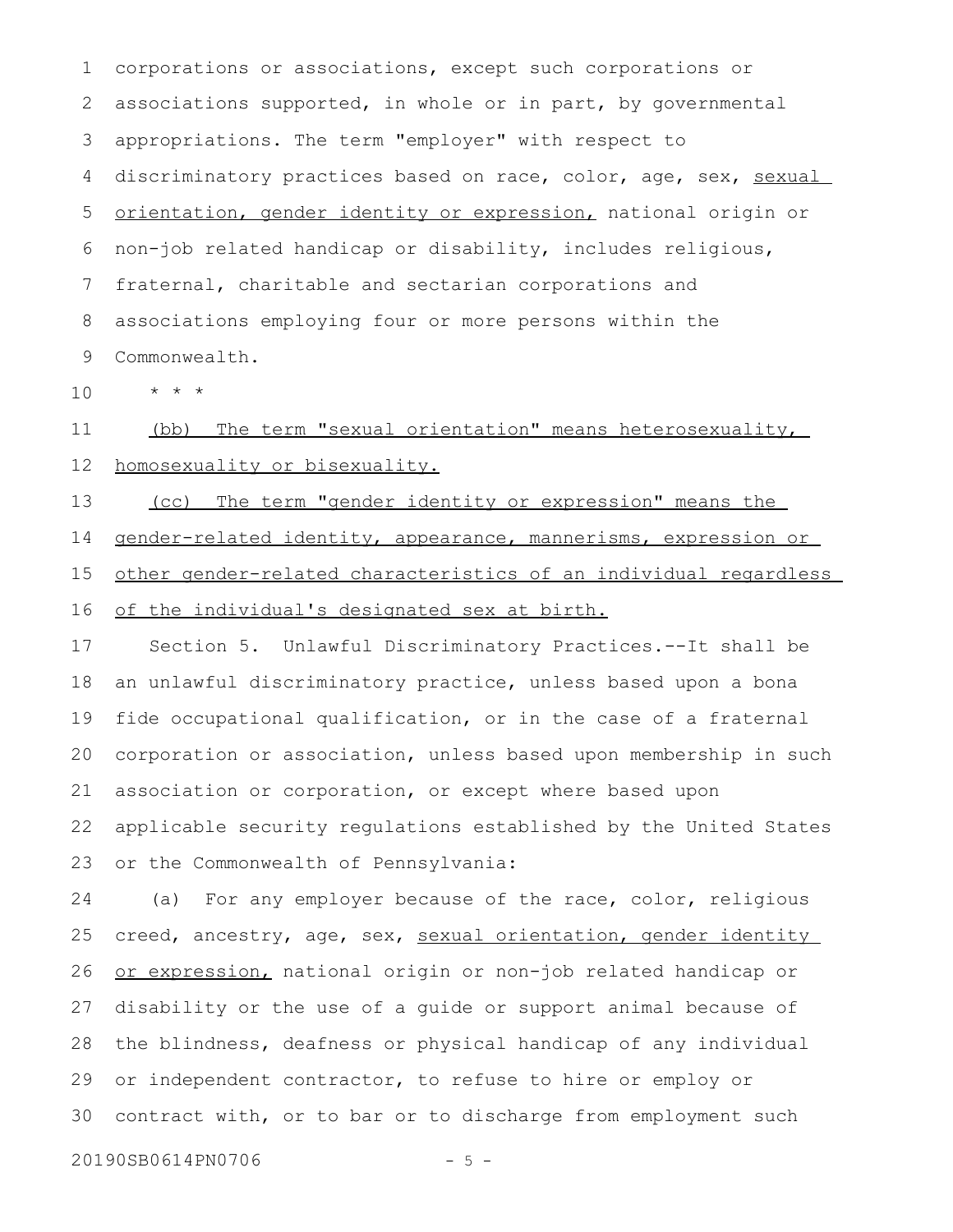individual or independent contractor, or to otherwise discriminate against such individual or independent contractor with respect to compensation, hire, tenure, terms, conditions or privileges of employment or contract, if the individual or independent contractor is the best able and most competent to perform the services required. The [provision] provisions of this paragraph shall not apply, to (1) operation of the terms or conditions of any bona fide retirement or pension plan which have the effect of a minimum service requirement, (2) operation of the terms or conditions of any bona fide group or employe insurance plan, (3) age limitations placed upon entry into bona fide apprenticeship programs of two years or more approved by the State Apprenticeship and Training Council of the Department of Labor and Industry, established by the act of July 14, 1961 (P.L.604, No.304), known as "The Apprenticeship and Training Act." Notwithstanding any provision of this clause, it shall not be an unlawful employment practice for a religious corporation or association to hire or employ on the basis of sex in those certain instances where sex is a bona fide occupational qualification because of the religious beliefs, practices, or observances of the corporation, or association. Except as otherwise required by law, it is not an unlawful discriminatory practice based on race, color, religious creed, ancestry, age, sexual orientation, gender identity or expression or national origin under this act to fail or refuse to construct new or additional facilities. 1 2 3 4 5 6 7 8 9 10 11 12 13 14 15 16 17 18 19 20 21 22 23 24 25 26

(b) For any employer, employment agency or labor organization, prior to the employment, contracting with an independent contractor or admission to membership, to: (1) Elicit any information or make or keep a record of or 20190SB0614PN0706 - 6 -27 28 29 30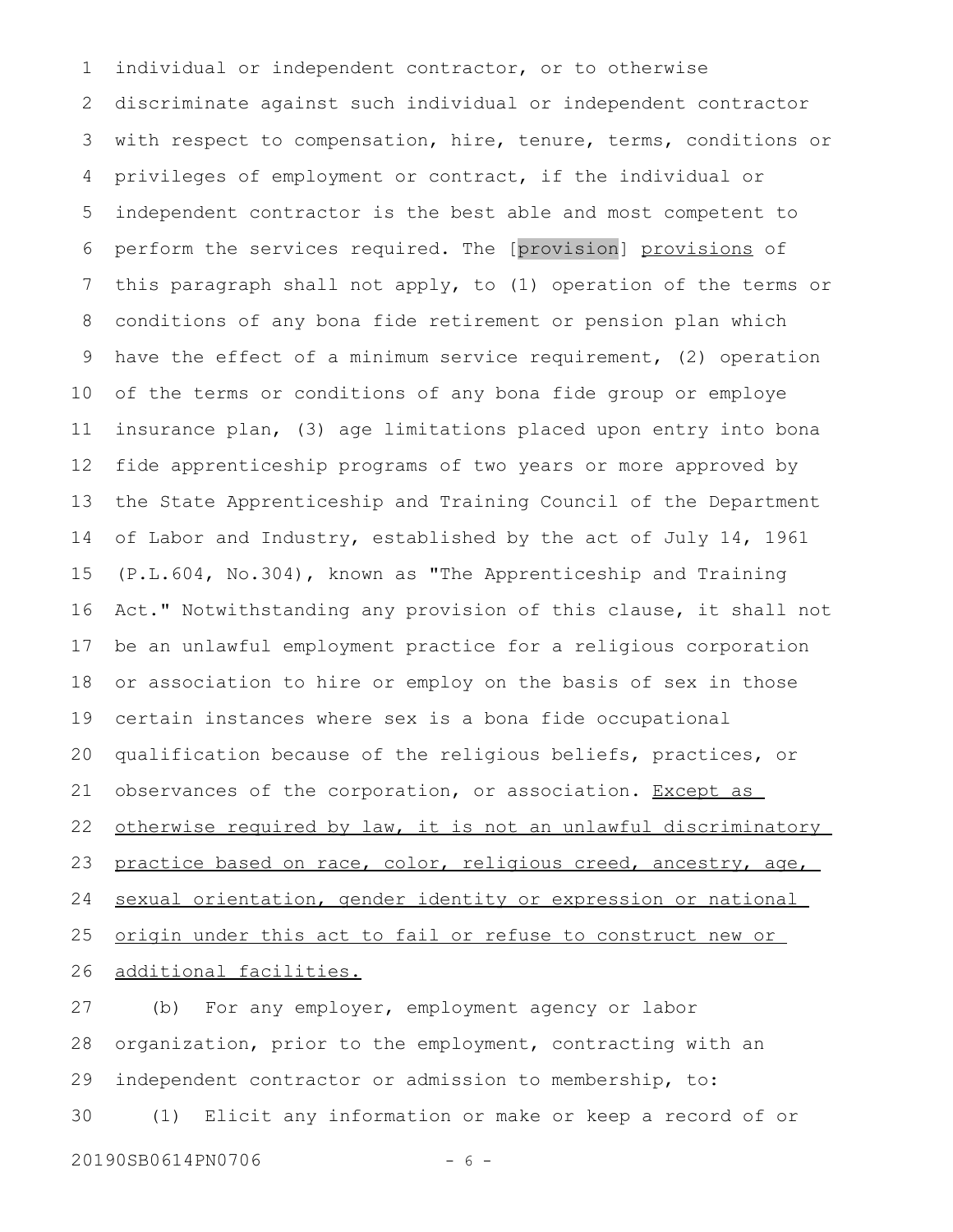use any form of application or application blank containing questions or entries concerning the race, color, religious creed, ancestry, age, sex, sexual orientation, gender identity or expression, national origin, past handicap or disability or the use of a guide or support animal because of the blindness, deafness or physical handicap of any applicant for employment or membership. Prior to an offer of employment, an employer may not inquire as to whether an individual has a handicap or disability or as to the severity of such handicap or disability. An employer may inquire as to the individual's ability to perform the essential functions of the employment. 1 2 3 4 5 6 7 8 9 10 11

(2) Print or publish or cause to be printed or published any notice or advertisement relating to employment or membership indicating any preference, limitation, specification or discrimination based upon race, color, religious creed, ancestry, age, sex, sexual orientation, gender identity or expression, national origin, non-job related handicap or disability or the use of a guide or support animal because of the blindness, deafness or physical handicap of the user. 12 13 14 15 16 17 18 19

(3) Deny or limit, through a quota system, employment or membership because of race, color, religious creed, ancestry, age, sex, sexual orientation, gender identity or expression, national origin, non-job related handicap or disability, the use of a guide or support animal because of the blindness, deafness or physical handicap of the user or place of birth. 20 21 22 23 24 25

(4) Substantially confine or limit recruitment or hiring of individuals, with intent to circumvent the spirit and purpose of this act, to any employment agency, employment service, labor organization, training school or training center or any other employe-referring source which services individuals who are 26 27 28 29 30

20190SB0614PN0706 - 7 -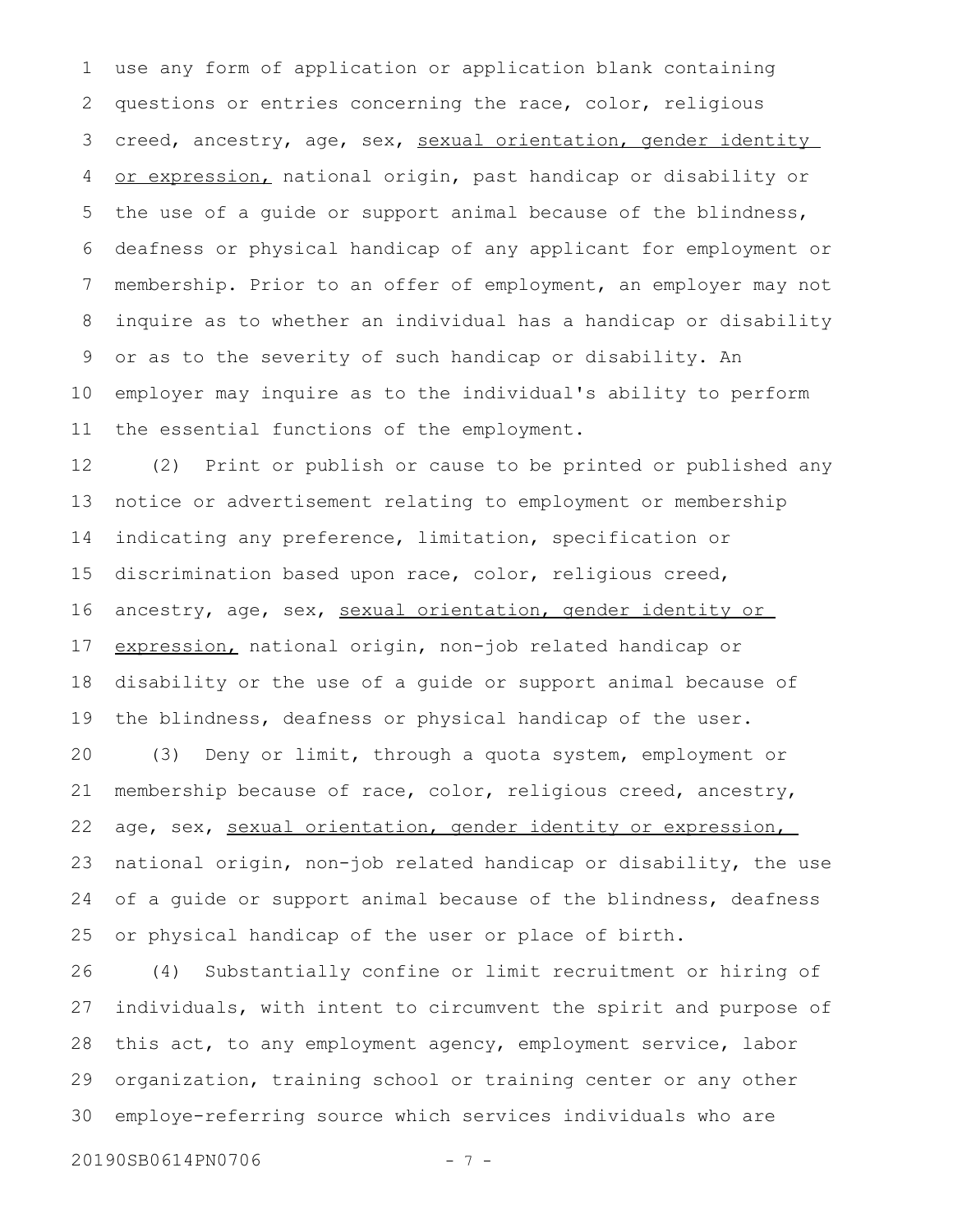predominantly of the same race, color, religious creed, ancestry, age, sex, sexual orientation, gender identity or expression, national origin or non-job related handicap or disability. 1 2 3 4

(5) Deny employment because of a prior handicap or disability. 5 6

Nothing in clause (b) of this section shall bar any institution or organization for handicapped or disabled persons from limiting or giving preference in employment or membership to handicapped or disabled persons. 7 8 9 10

(c) For any labor organization because of the race, color, religious creed, ancestry, age, sex, sexual orientation, gender identity or expression, national origin, non-job related handicap or disability or the use of a guide or support animal because of the blindness, deafness or physical handicap of any individual to deny full and equal membership rights to any individual or otherwise to discriminate against such individuals with respect to hire, tenure, terms, conditions or privileges of employment or any other matter, directly or indirectly, related to employment. 11 12 13 14 15 16 17 18 19 20

\* \* \* 21

(f) For any employment agency to fail or refuse to classify properly, refer for employment or otherwise to discriminate against any individual because of his race, color, religious creed, ancestry, age, sex, sexual orientation, gender identity or expression, national origin, non-job related handicap or disability or the use of a guide or support animal because of the blindness, deafness or physical handicap of the user. (g) For any individual seeking employment to publish or cause to be published any advertisement which in any manner 22 23 24 25 26 27 28 29 30

20190SB0614PN0706 - 8 -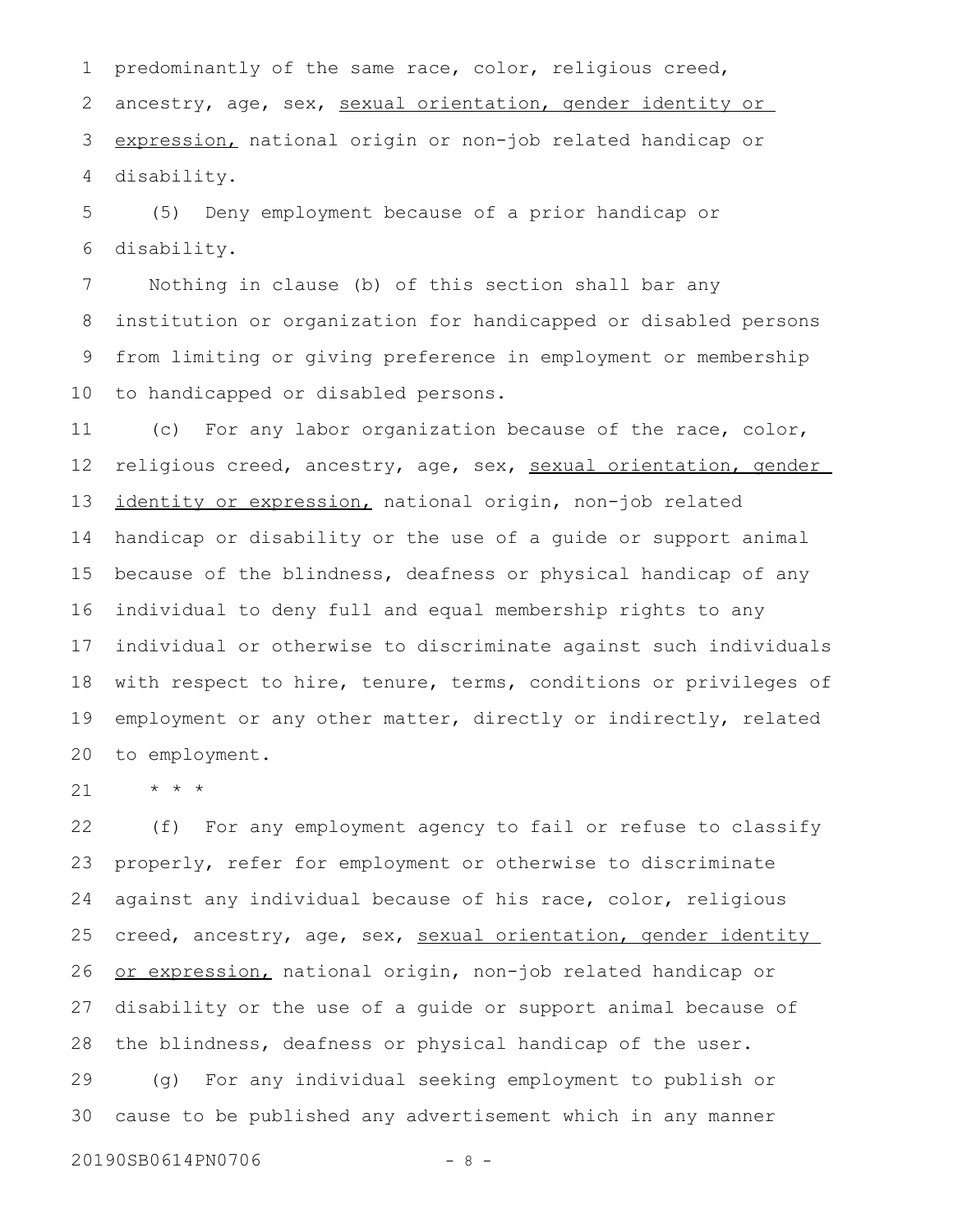expresses a limitation or preference as to the race, color, religious creed, ancestry, age, sex, sexual orientation, gender identity or expression, national origin, non-job related handicap or disability or the use of a guide or support animal because of the blindness, deafness or physical handicap of any prospective employer. 1 2 3 4 5 6

(h) For any person to: 7

(1) Refuse to sell, lease, finance or otherwise to deny or withhold any housing accommodation or commercial property from any person because of the race, color, familial status, age, religious creed, ancestry, sex, sexual orientation, gender identity or expression, national origin or handicap or disability of any person, prospective owner, occupant or user of such housing accommodation or commercial property, or to refuse to lease any housing accommodation or commercial property to any person due to use of a guide animal because of the blindness or deafness of the user, use of a support animal because of a physical handicap of the user or because the user is a handler or trainer of support or guide animals or because of the handicap or disability of an individual with whom the person is known to have a relationship or association. 8 9 10 11 12 13 14 15 16 17 18 19 20 21

(1.1) Evict or attempt to evict an occupant of any housing accommodation before the end of the term of a lease because of pregnancy or the birth of a child. 22 23 24

(2) Refuse to lend money, whether or not secured by mortgage or otherwise for the acquisition, construction, rehabilitation, repair or maintenance of any housing accommodation or commercial property or otherwise withhold financing of any housing accommodation or commercial property from any person because of the race, color, familial status, age, religious creed, 25 26 27 28 29 30

20190SB0614PN0706 - 9 -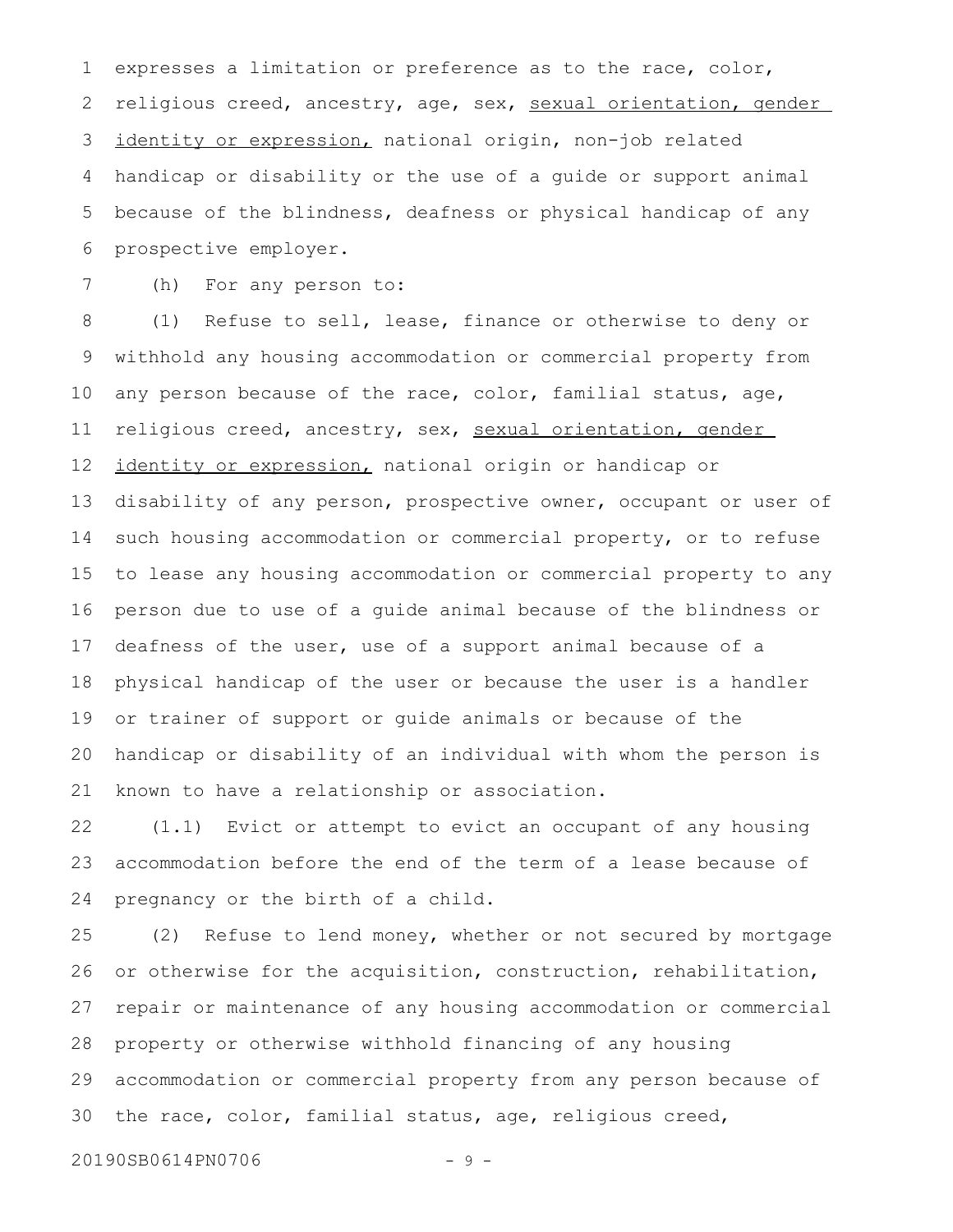ancestry, sex, sexual orientation, gender identity or expression, national origin, handicap or disability of any person, the use of a guide or support animal because of the blindness, deafness or physical handicap of the user or because the user is a handler or trainer of support or guide animals or because of the handicap or disability of an individual with whom the person is known to have a relationship or association. 1 2 3 4 5 6 7

(3) Discriminate against any person in the terms or conditions of selling or leasing any housing accommodation or commercial property or in furnishing facilities, services or privileges in connection with the ownership, occupancy or use of any housing accommodation or commercial property because of the race, color, familial status, age, religious creed, ancestry, sex, sexual orientation, gender identity or expression, national origin, handicap or disability of any person, the use of a guide or support animal because of the blindness, deafness or physical handicap of the user or because the user is a handler or trainer of support or guide animals or because of the handicap or disability of an individual with whom the person is known to have a relationship or association. 8 9 10 11 12 13 14 15 16 17 18 19 20

(3.1) Refuse to permit, at the expense of a person with a handicap, reasonable modifications of existing premises occupied or to be occupied by such person if such modifications may be necessary to afford such person full enjoyment of the premises, except that, in the case of a rental, the landlord may, where it is reasonable to do so, grant permission for a modification if the renter agrees to restore the interior of the premises to the condition that existed before the modification, with reasonable wear and tear excepted. 21 22 23 24 25 26 27 28 29

(3.2) Refuse to make reasonable accommodations in rules, 30

20190SB0614PN0706 - 10 -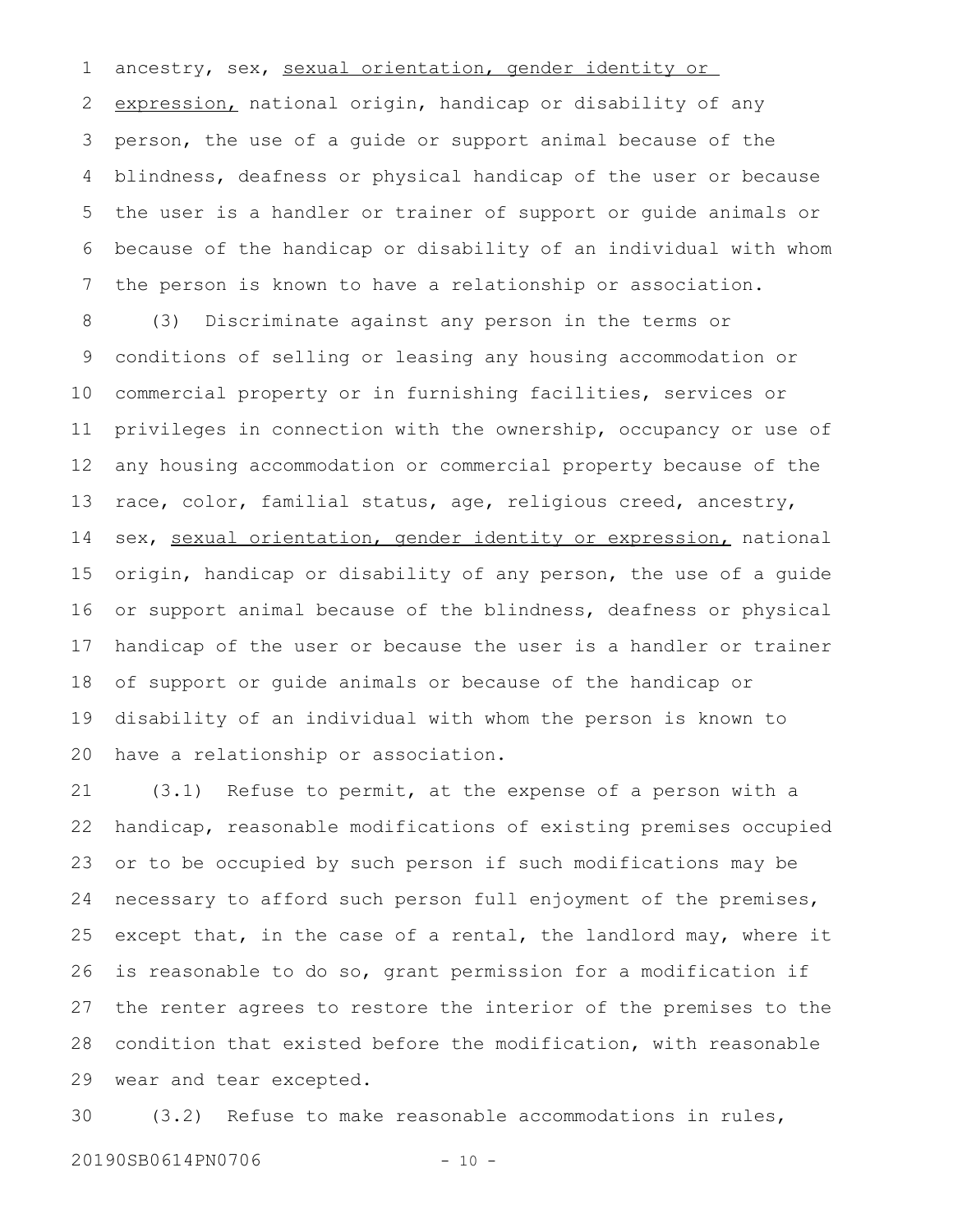policies, practices or services when such accommodations may be necessary to afford such person equal opportunity to use and enjoy a housing accommodation. 1 2 3

(4) Discriminate against any person in the terms or conditions of any loan of money, whether or not secured by mortgage or otherwise for the acquisition, construction, rehabilitation, repair or maintenance of housing accommodation or commercial property because of the race, color, familial status, age, religious creed, ancestry, sex, sexual orientation, gender identity or expression, national origin or handicap or disability of any person, the use of a guide or support animal because of the blindness, deafness or physical handicap of the user or because the user is a handler or trainer of guide or support animals or because of the handicap or disability of an individual with whom the person is known to have a relationship or association. 4 5 6 7 8 9 10 11 12 13 14 15 16

(5) Print, publish or circulate any statement or advertisement: (i) relating to the sale, lease or acquisition of any housing accommodation or commercial property or the loan of money, whether or not secured by mortgage, or otherwise for the acquisition, construction, rehabilitation, repair or maintenance of any housing accommodation or commercial property which indicates any preference, limitation, specification, or discrimination based upon race, color, familial status, age, religious creed, ancestry, sex, sexual orientation, gender identity or expression, national origin, handicap or disability or because of the handicap or disability of an individual with whom the person is known to have a relationship or association, or (ii) relating to the sale, lease or acquisition of any housing accommodation or commercial property which indicates any 17 18 19 20 21 22 23 24 25 26 27 28 29 30

20190SB0614PN0706 - 11 -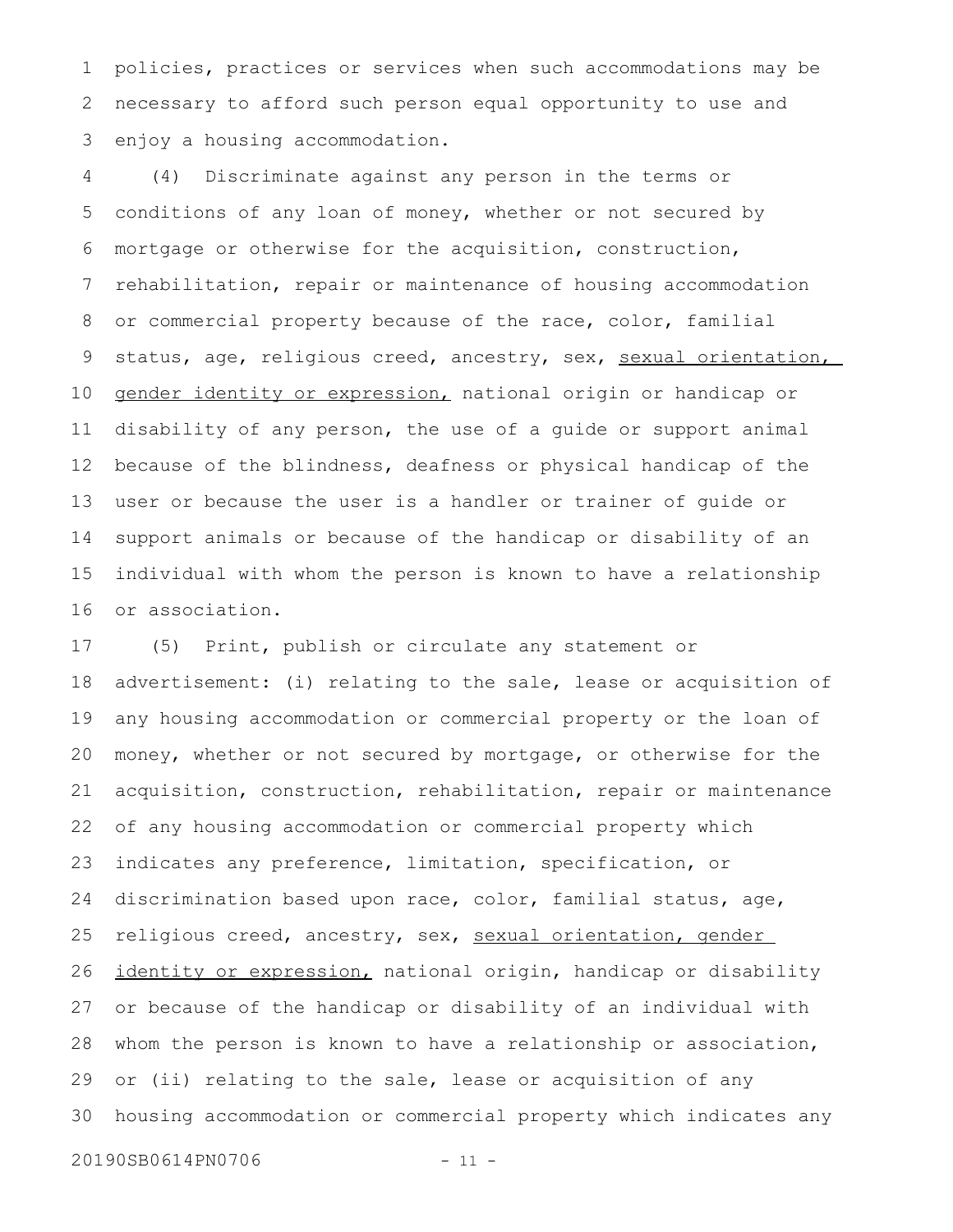preference, limitation, specification or discrimination based upon use of a guide or support animal because of the blindness, deafness or physical handicap of the user or because the user is a handler or trainer of support or guide animals. 1 2 3 4

(6) Make any inquiry, elicit any information, make or keep any record or use any form of application, containing questions or entries concerning race, color, familial status, age, religious creed, ancestry, sex, sexual orientation, gender identity or expression, national origin, handicap or disability or because of the handicap or disability of an individual with whom the person is known to have a relationship or association in connection with the sale or lease of any housing accommodation or commercial property or loan of any money, whether or not secured by mortgage or otherwise for the acquisition, construction, rehabilitation, repair or maintenance of any housing accommodation or commercial property, or to make any inquiry, elicit any information, make or keep any record or use any form of application, containing questions or entries concerning the use of a guide or support animal because of the blindness, deafness or physical handicap of the user or because the user is a handler or trainer of support or guide animals, in connection with the lease of any housing accommodation or commercial property. 5 6 7 8 9 10 11 12 13 14 15 16 17 18 19 20 21 22 23

(7) Construct, operate, offer for sale, lease or rent or otherwise make available housing or commercial property which is not accessible. 24 25 26

(8) Discriminate in real estate-related transactions, as described by and subject to the following: 27 28

(i) It shall be unlawful for any person or other entity whose business includes engaging in real estate-related 29 30

20190SB0614PN0706 - 12 -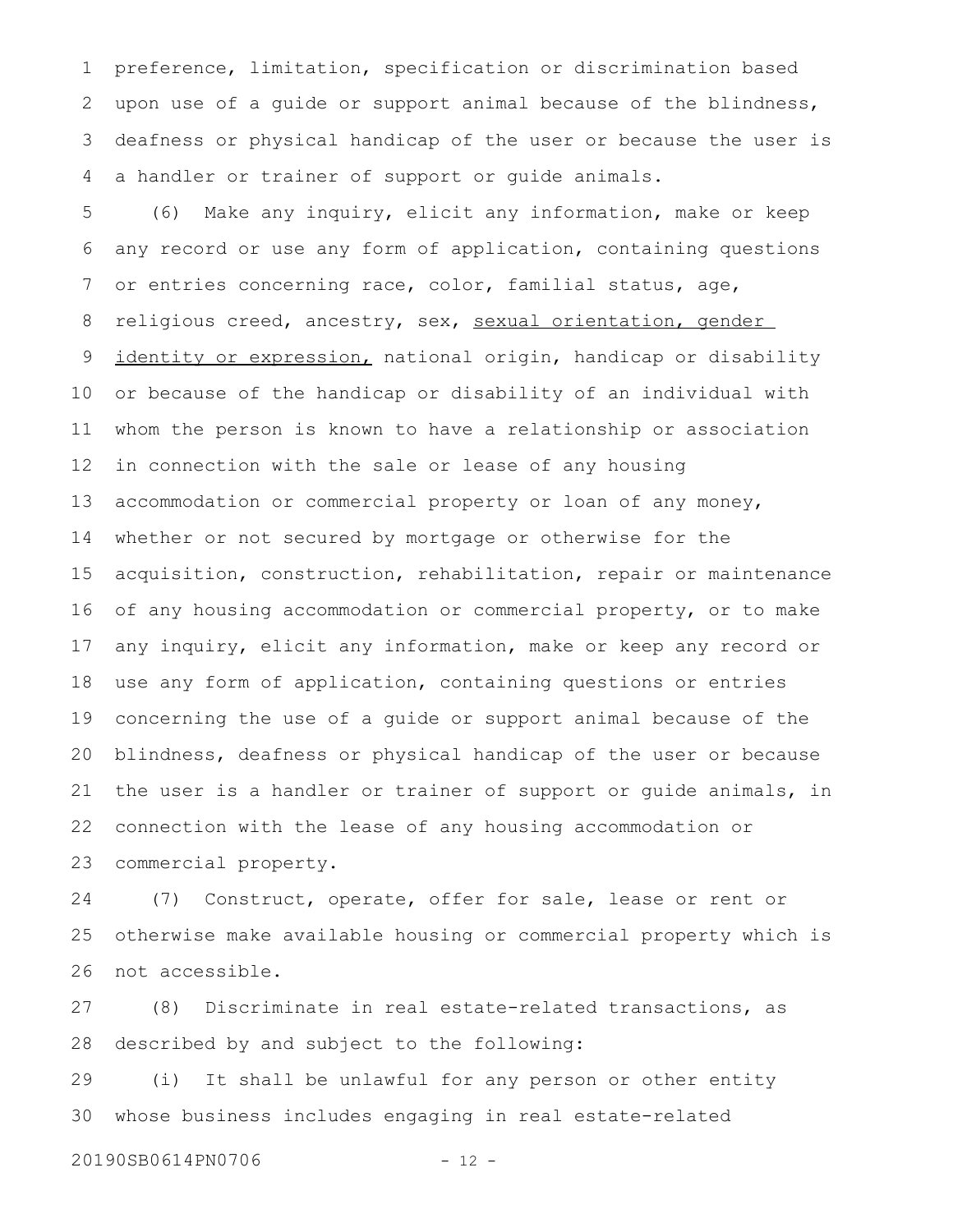transactions to discriminate against any person in making available such a transaction or in the terms or conditions of such a transaction because of race, color, religious creed, ancestry, national origin, sex, sexual orientation, gender identity or expression, age, handicap or disability, use of a guide or support animal because of a physical handicap or because the user is a handler or trainer of guide or support animals or familial status. 1 2 3 4 5 6 7 8

(ii) Nothing in this act prohibits a person engaged in the business of furnishing appraisals of real property to take into consideration factors other than race, color, religious creed, ancestry, national origin, sex, sexual orientation, gender identity or expression, age, handicap or disability, use of a guide or support animal because of a physical handicap or because the user is a handler or trainer of guide or support animals or familial status. 9 10 11 12 13 14 15 16

(9) Nothing in this clause, regarding age or familial status, shall apply with respect to housing for older persons. A person shall not be held personally liable for monetary damages for a violation of this act if the person reasonably relied, in good faith, on the application of the exemption of this subclause. A person may only prove good faith reliance on the application of the exemption of this subclause by proving that at the time of the act complained of all of the following applied: 17 18 19 20 21 22 23 24 25

(i) The person had no actual knowledge that the housing was not eligible for exemption under this subclause. 26 27

(ii) The owner or manager of the housing had stated formally, in writing, that the housing complied with the requirements for exemption under this subclause. 28 29 30

20190SB0614PN0706 - 13 -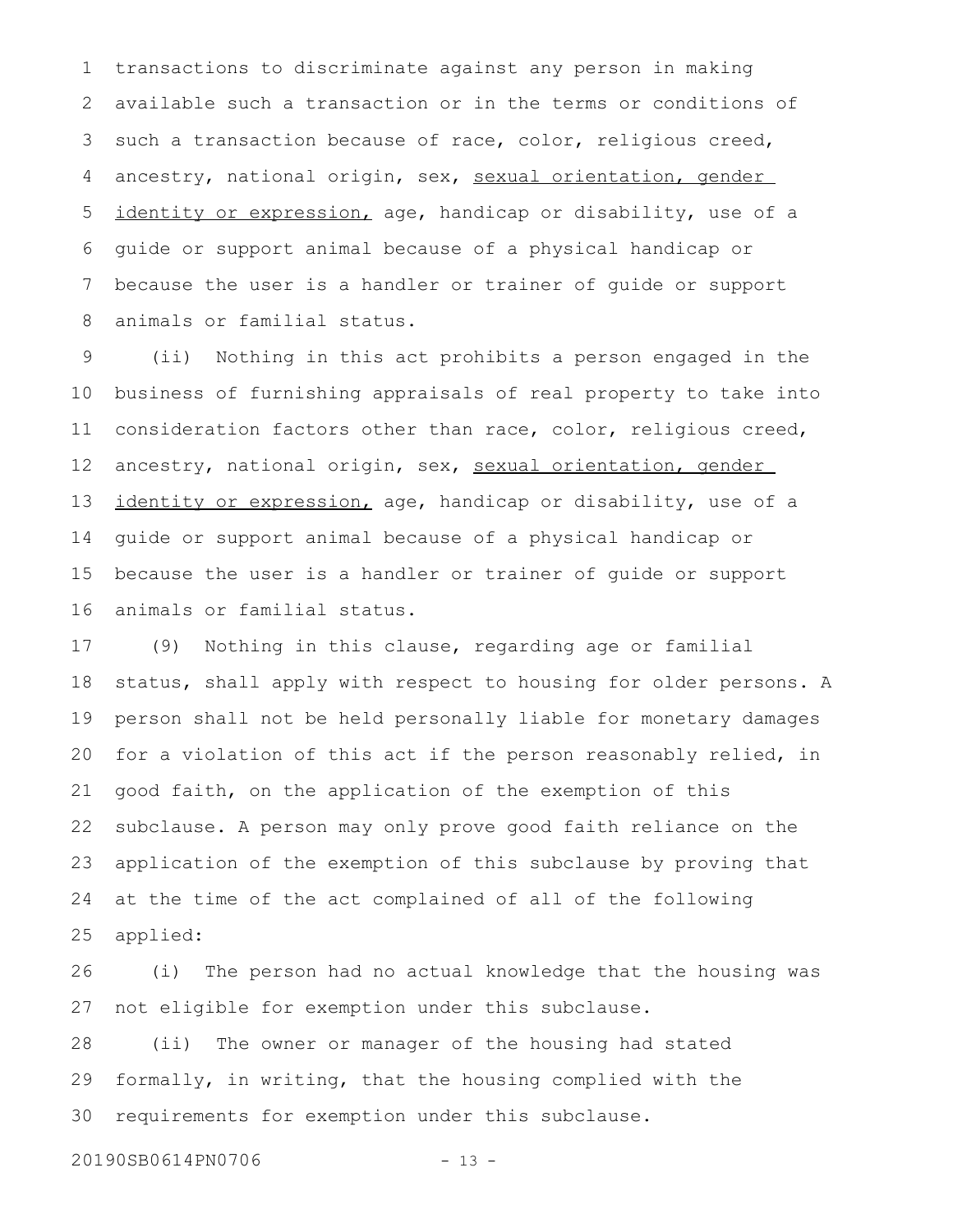(10) Nothing in this clause shall bar any religious or denominational institution or organization or any charitable or educational organization which is operated, supervised or controlled by or in connection with a religious organization or any bona fide private or fraternal organization from giving preference to persons of the same religion or denomination or to members of such private or fraternal organization or from making such selection as is calculated by such organization to promote the religious principles or the aims, purposes or fraternal principles for which it is established or maintained. Nor shall it apply to the rental of rooms in a landlord-occupied rooming house with a common entrance, nor with respect to discrimination based on sex, the advertising, rental or leasing of housing accommodations in a single-sex dormitory or rooms in one's personal residence in which common living areas are shared. (11) Nothing in this act limits the applicability of the Fair Housing Act and reasonable State or local restrictions on the maximum number of occupants permitted to occupy a dwelling or a reasonable restriction relating to health or safety standards or business necessity. Owners and managers of dwellings may develop and implement reasonable occupancy and safety standards based on factors such as the number and size of sleeping areas or bedrooms and the overall size of a dwelling unit so long as the standards do not violate the Fair Housing Act or State or local restrictions. 1 2 3 4 5 6 7 8 9 10 11 12 13 14 15 16 17 18 19 20 21 22 23 24 25

(i) For any person being the owner, lessee, proprietor, manager, superintendent, agent or employe of any public accommodation, resort or amusement to: 26 27 28

(1) Refuse, withhold from, or deny to any person because of [his] race, color, sex, sexual orientation, gender identity or 29 30

20190SB0614PN0706 - 14 -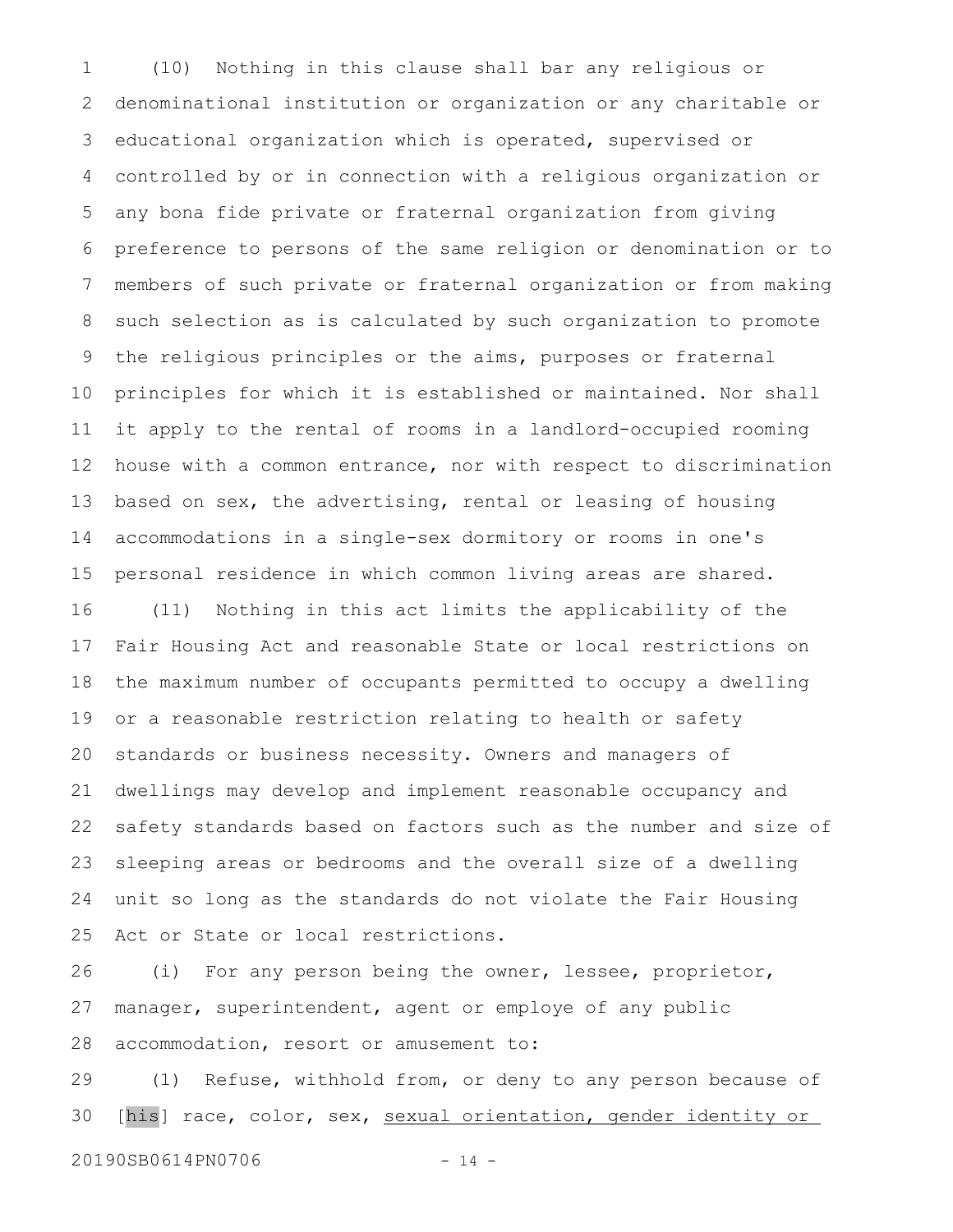expression, religious creed, ancestry, national origin or handicap or disability, or to any person due to use of a guide or support animal because of the blindness, deafness or physical handicap of the user or because the user is a handler or trainer of support or guide animals, either directly or indirectly, any of the accommodations, advantages, facilities or privileges of such public accommodation, resort or amusement. 1 2 3 4 5 6 7

(2) Publish, circulate, issue, display, post or mail, either directly or indirectly, any written or printed communication, notice or advertisement to the effect that any of the accommodations, advantages, facilities and privileges of any such place shall be refused, withheld from or denied to any person on account of race, color, religious creed, sex, sexual orientation, gender identity or expression, ancestry, national origin or handicap or disability, or to any person due to use of a guide or support animal because of the blindness, deafness or physical handicap of the user, or because the user is a handler or trainer of support or guide animals, or that the patronage or custom thereat of any person[, belonging to or purporting to be of any particular] because of race, color, religious creed, sex, sexual orientation, gender identity or expression, ancestry, national origin or handicap or disability, or to any person due to use of a guide or support animal because of the blindness, deafness or physical handicap of the user or because the user is a handler or trainer of support or guide animals, is unwelcome, objectionable or not acceptable, desired or solicited. 8 9 10 11 12 13 14 15 16 17 18 19 20 21 22 23 24 25 26

(3) Exclude or otherwise deny equal goods, services, facilities, privileges, advantages, accommodations or other opportunities to a person because of the handicap or disability of an individual with whom the person is known to have a 27 28 29 30

20190SB0614PN0706 - 15 -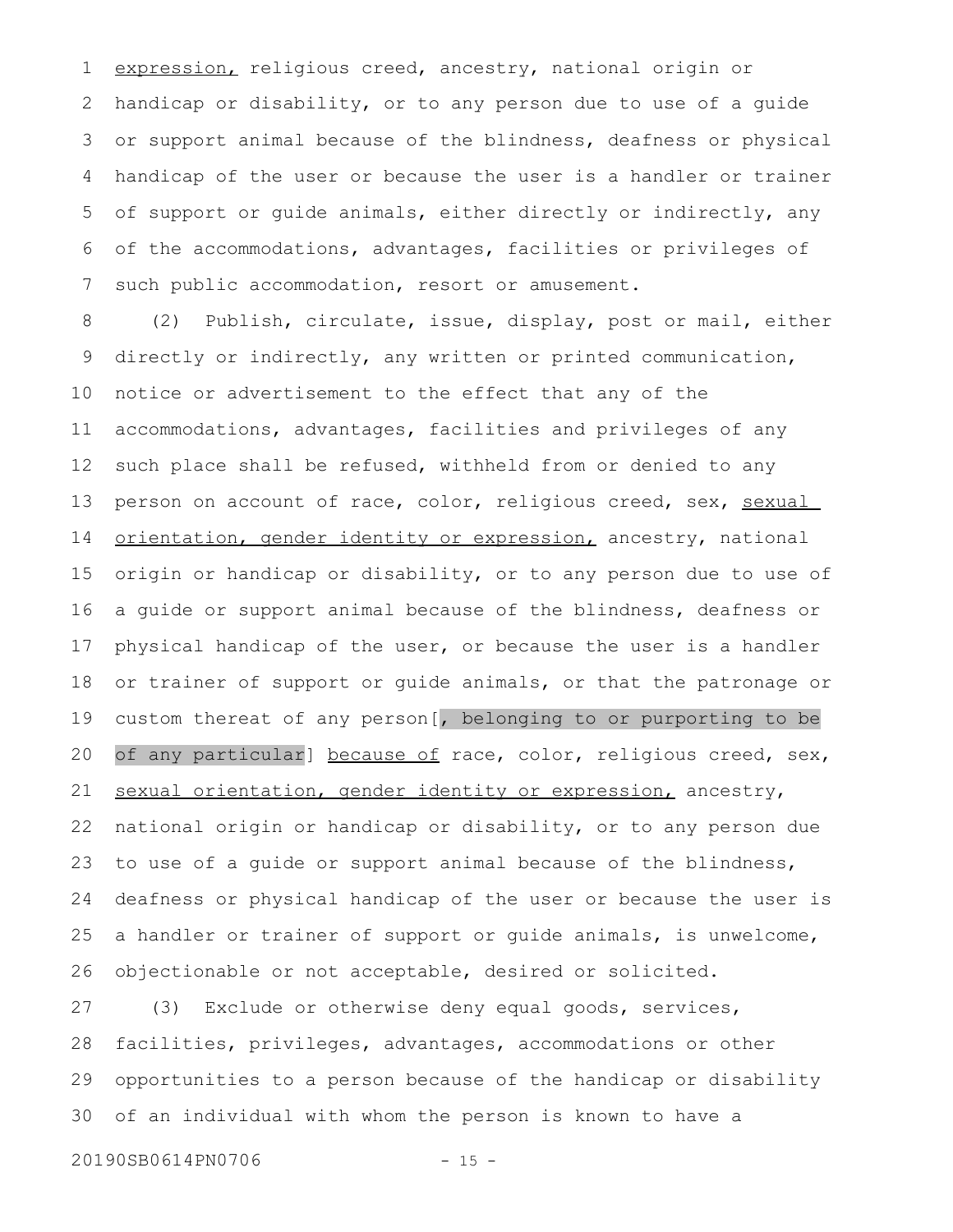relationship or association. 1

(4) Construct, operate or otherwise make available such place of public accommodation, resort or amusement which is not accessible. 2 3 4

\* \* \* 5

(m) It shall neither be a bar to a claim nor a defense to a claim under this act that an action was taken based on a mistaken belief that: 6 7 8

(1) a person or group has a personal characteristic or 9

characteristics upon which this act prohibits discrimination; or (2) a person or group with whom a person or group associates has a personal characteristic or characteristics upon which this act prohibits discrimination. 10 11 12 13

\* \* \* 14

Section 3. Section 5.3 of the act is amended to read: Section 5.3. Prohibition of Certain Real Estate Practices.-- It shall be an unlawful discriminatory practice for any person to: 15 16 17 18

(a) Induce, solicit or attempt to induce or solicit for commercial profit any listing, sale or transaction involving any housing accommodation or commercial property by representing that such housing accommodation or commercial property is within any neighborhood, community or area adjacent to any other area in which there reside, or do not reside, persons of a particular race, color, familial status, age, religious creed, ancestry, sex, sexual orientation, gender identity or expression, national origin, handicap or disability, or who are guide or support animal dependent. 19 20 21 22 23 24 25 26 27 28

(b) Discourage, or attempt to discourage, for commercial profit, the purchase or lease of any housing accommodation or 29 30

20190SB0614PN0706 - 16 -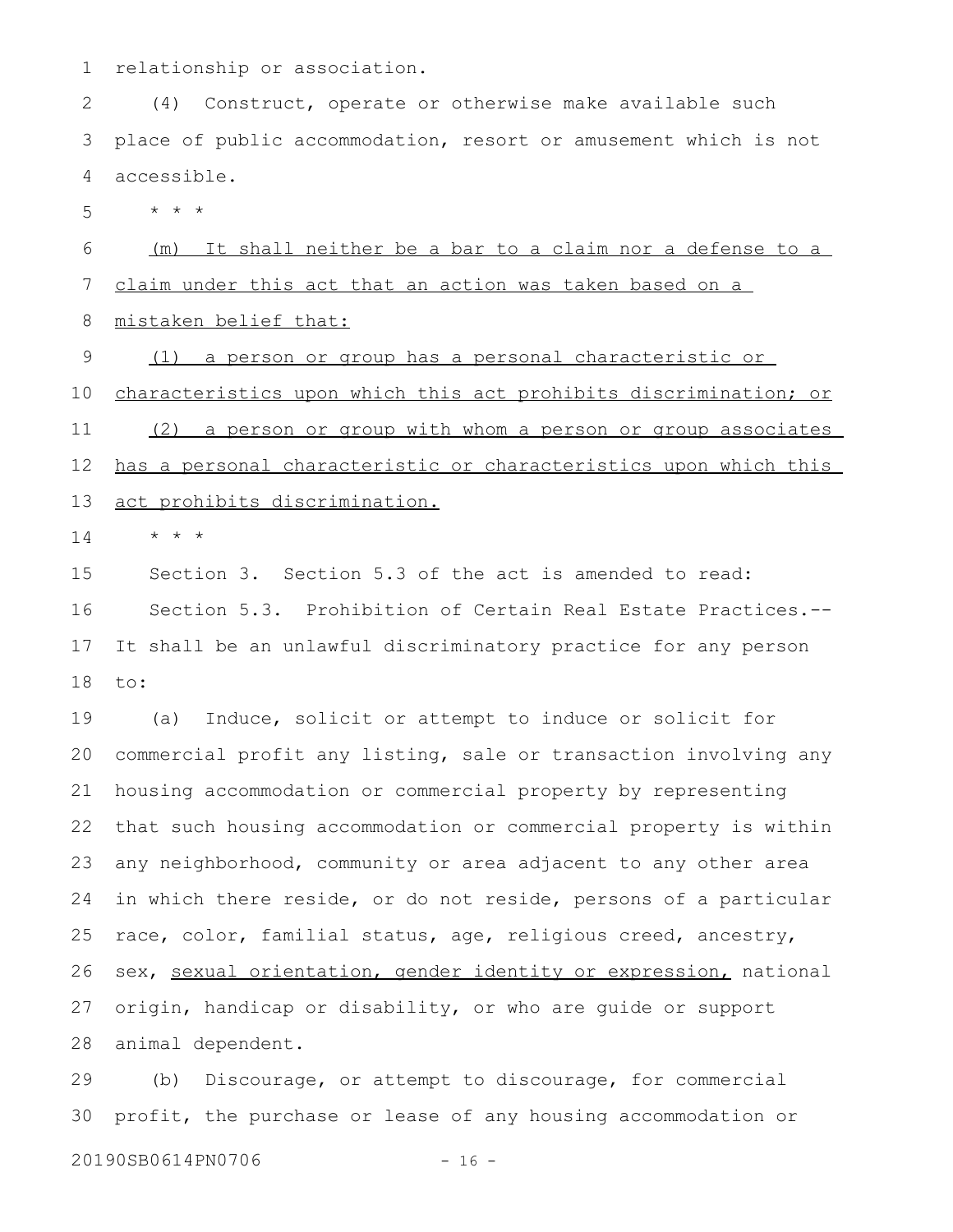commercial property by representing that such housing accommodation or commercial property is within any neighborhood, community or area adjacent to any other area in which there reside, or may in the future reside in increased or decreased numbers, persons of a particular race, color, familial status, age, religious creed, ancestry, sex, sexual orientation, gender identity or expression, national origin, handicap or disability, or who are guide or support animal dependent. 1 2 3 4 5 6 7 8

(c) Misrepresent, create or distort a circumstance, condition or incident for the purpose of fostering the impression or belief, on the part of any owner, occupant or prospective owner or occupant of any housing accommodation or commercial property, that such housing accommodation or commercial property is within any neighborhood, community or area adjacent to any other area which would be adversely impacted by the residence, or future increased or decreased residence, of persons of a particular race, color, familial status, age, religious creed, ancestry, sex, sexual orientation, gender identity or expression, national origin, handicap or disability, or who are guide or support animal dependent within such neighborhood, community or area. 9 10 11 12 13 14 15 16 17 18 19 20 21

(d) In any way misrepresent or otherwise misadvertise within a neighborhood or community, whether or not in writing, that any housing accommodation or commercial property within such neighborhood or community is available for inspection, sale, lease, sublease or other transfer, in any context where such misrepresentation or misadvertising would have the effect of fostering an impression or belief that there has been or will be an increase in real estate activity within such neighborhood or community due to the residence, or anticipated increased or 22 23 24 25 26 27 28 29 30

20190SB0614PN0706 - 17 -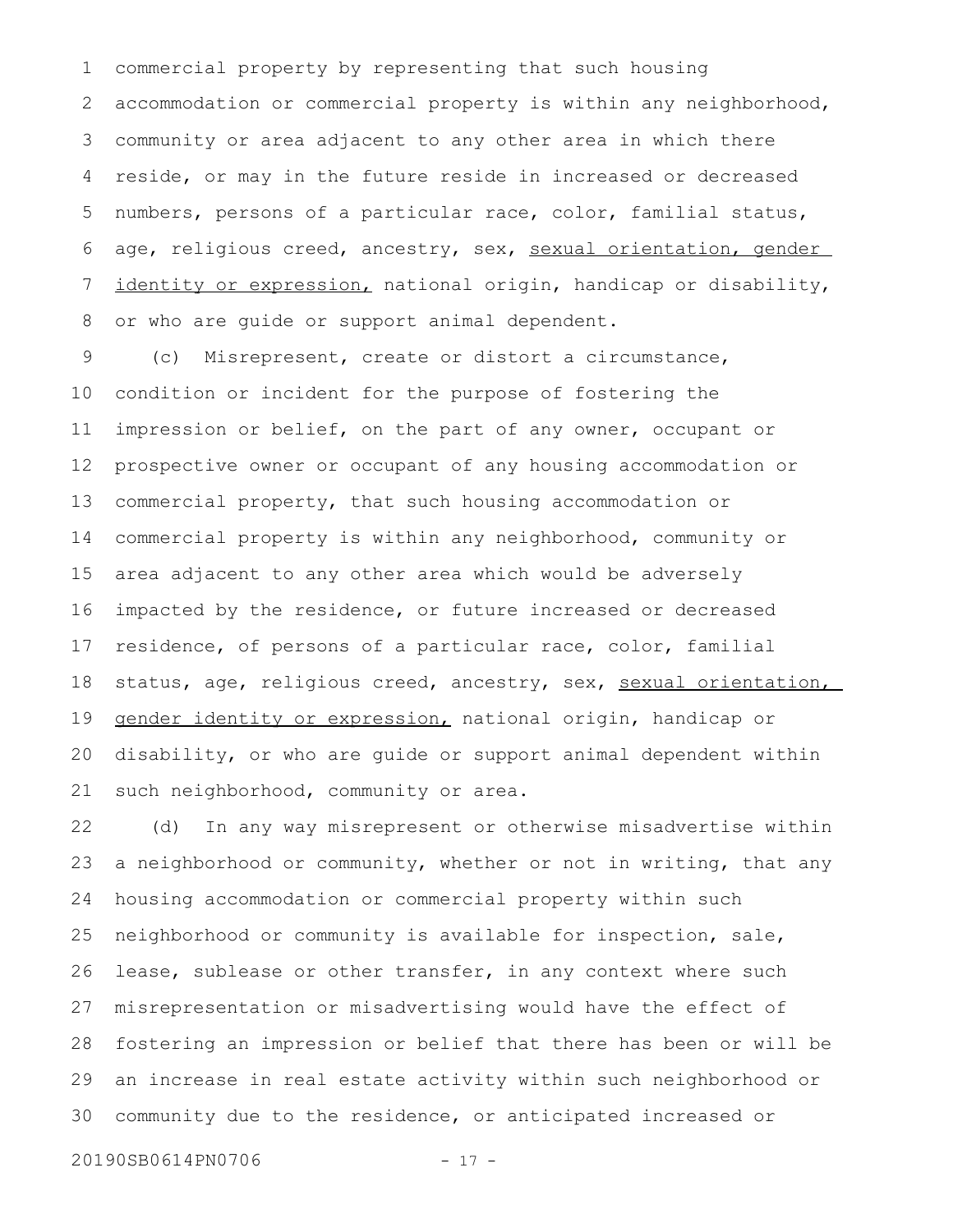decreased residence, of persons of a particular race, color, familial status, age, religious creed, ancestry, sex, sexual orientation, gender identity or expression, national origin, handicap or disability, or the use of a guide or support animal because of the blindness, deafness or physical handicap of the user. Section 4. The act is amended by adding a section to read: Section 5.4. Protection of Religious Exercise.--(a) Nothing in this act, or in any ordinance, charter, law or regulation that is or has been adopted by any political subdivision in this Commonwealth in accordance with this act, shall be interpreted to: (1) Prohibit a religious entity from determining the tenets of its faith, or from expressing those tenets, if the prohibition would violate the freedom of speech or free exercise of religion guaranteed to the religious entity by the Constitution of the United States or the Constitution of Pennsylvania. (2) Require an individual or religious entity to engage in conduct prohibited by or inconsistent with the tenets of its faith, if the requirement would violate the free exercise of religion guaranteed to the individual or religious entity by the Constitution of the United States or the Constitution of Pennsylvania. (b) As used in this section, the term "religious entity" means a religious or denominational institution or organization or a charitable or educational organization which is operated, supervised or controlled by or in connection with a religious organization. Section 5. Sections  $7(i)$ , (j) and (k) and 8 of the act are 1 2 3 4 5 6 7 8 9 10 11 12 13 14 15 16 17 18 19 20 21 22 23 24 25 26 27 28 29 30

20190SB0614PN0706 - 18 -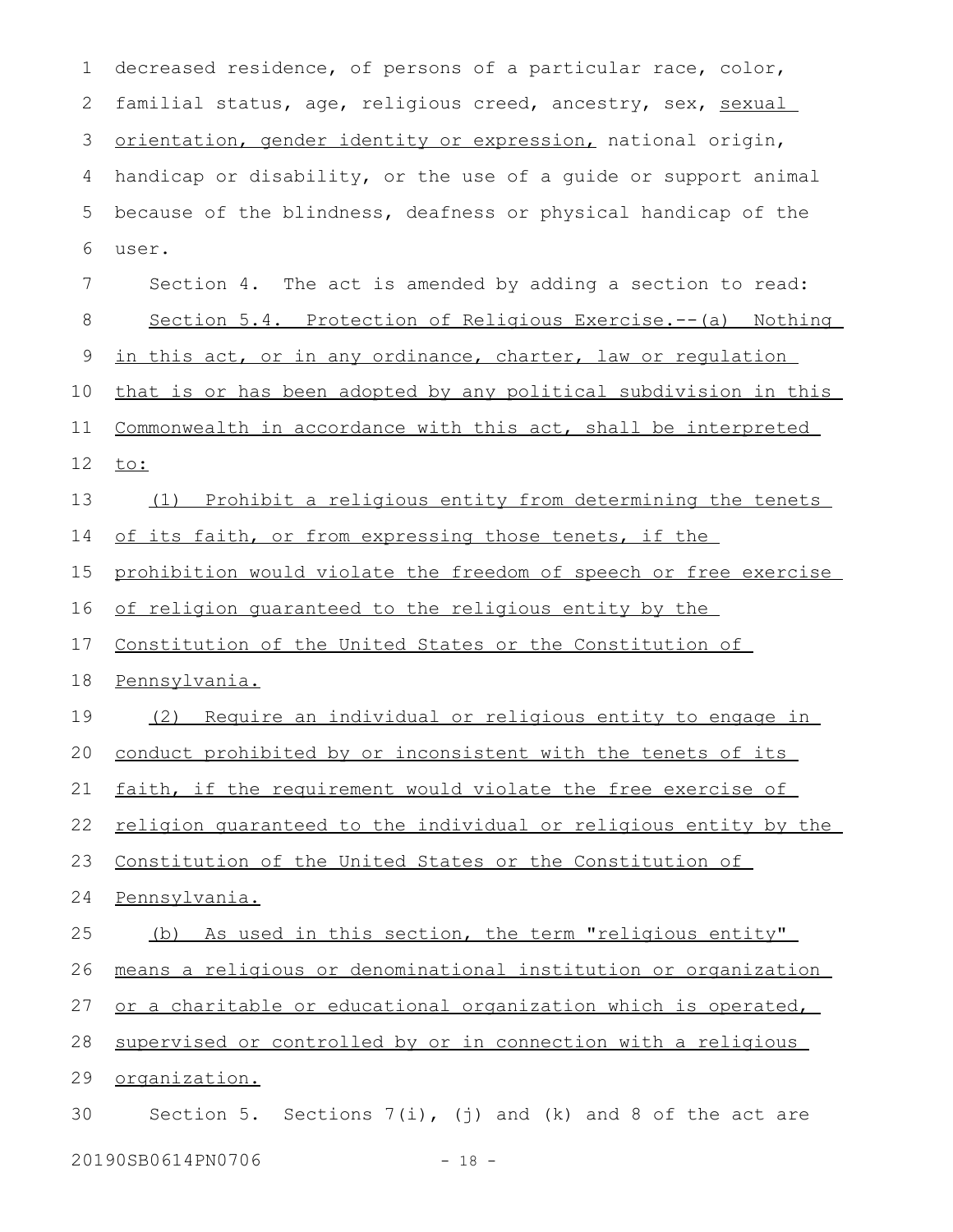amended to read: 1

Section 7. Powers and Duties of the Commission.--The Commission shall have the following powers and duties: \* \* \* 2 3 4

(i) To create such advisory agencies and conciliation councils, local or state-wide, as will aid in effectuating the purposes of this act. The Commission may itself or it may empower these agencies and councils to (1) study the problems of discrimination in all or specific fields of human relationships when based on race, color, familial status, religious creed, ancestry, age, sex, sexual orientation, gender identity or expression, national origin or handicap or disability, and (2) foster, through community effort or otherwise, good will among the groups and elements of the population of the State. Such agencies and councils may make recommendations to the Commission for the development of policies and procedure in general. Advisory agencies and conciliation councils created by the Commission shall be composed of representative citizens, serving without pay, but the Commission may make provision for technical and clerical assistance to such agencies and councils, and for the payment of the expenses of such assistance. 5 6 7 8 9 10 11 12 13 14 15 16 17 18 19 20 21

(j) To issue such publications and such results of investigations and research as, in its judgment, will tend to promote good will and minimize or eliminate discrimination because of race, color, familial status, religious creed, ancestry, age, sex, sexual orientation, gender identity or expression, national origin or handicap or disability. 22 23 24 25 26 27

(k) To submit an annual report for each fiscal year by the following March 31 to the General Assembly, the Labor and Industry Committee of the Senate and the State Government 28 29 30

20190SB0614PN0706 - 19 -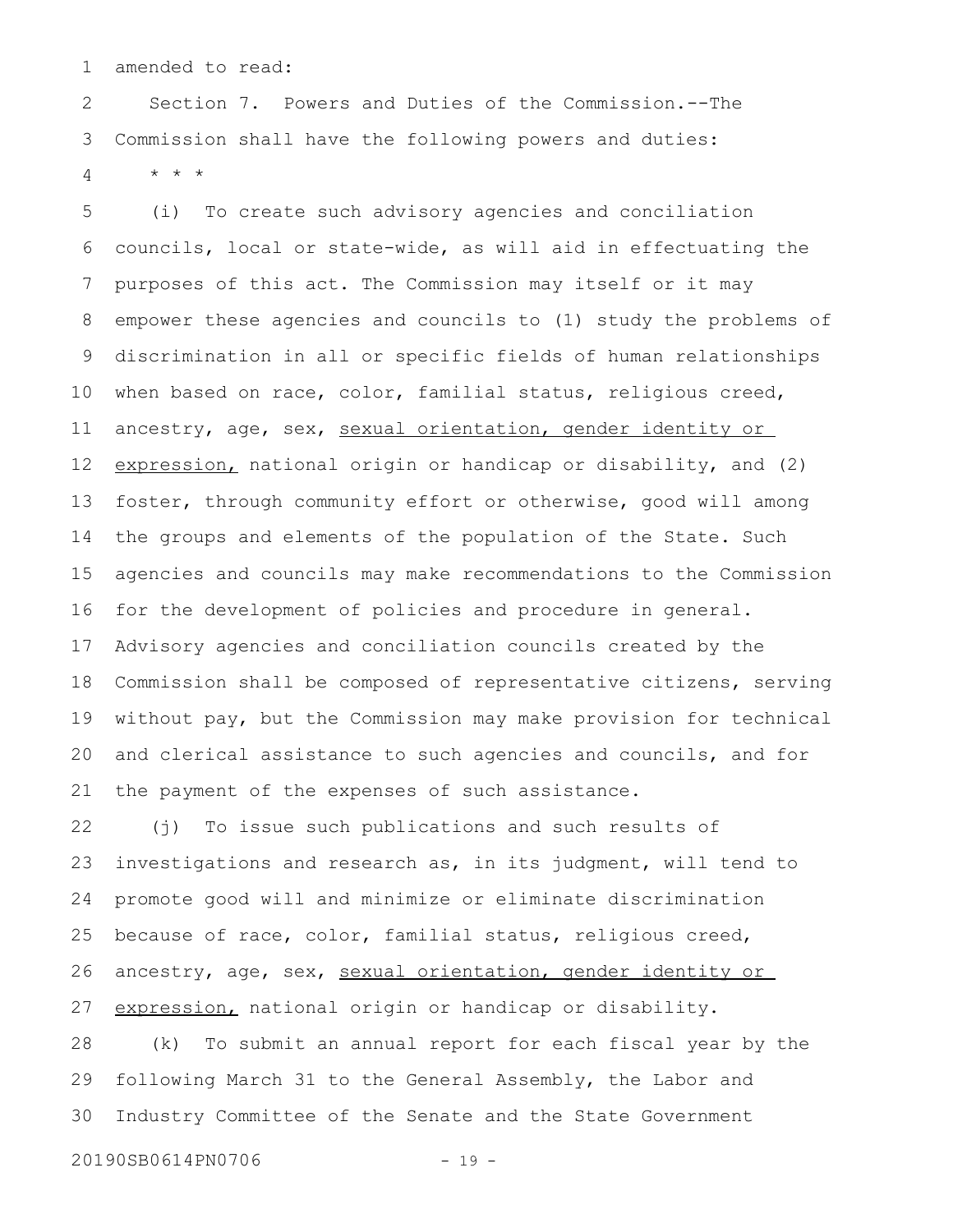Committee of the House of Representatives and the Governor describing in detail the types of complaints received, the investigations, status of cases, Commission action which has been taken, how many were found to have probable cause, how many were resolved by public hearing and the length of time from the initial complaint to final Commission resolution. It shall also contain recommendations for such further legislation concerning abuses and discrimination because of race, color, familial status, religious creed, ancestry, national origin, age, sex, sexual orientation, gender identity or expression, handicap or disability or the use of a guide or support animal because of the blindness, deafness or physical handicap of the user or because the user is a handler or trainer of support or guide animals, as may be desirable. 1 2 3 4 5 6 7 8 9 10 11 12 13 14

\* \* \* 15

Section 8. Educational Program.--The Commission, in cooperation with the Department of Education, is authorized to recommend a multicultural educational program, designed for the students of the schools in this Commonwealth and for all other residents thereof, with emphasis on foreign cultural and language studies, as well as on the basic shared precepts and principles of United States culture, in order to promote cultural understanding and appreciation and to further good will among all persons, without regard to race, color, familial status, religious creed, ancestry, age, sex, sexual orientation, gender identity or expression, national origin, handicap or disability. 16 17 18 19 20 21 22 23 24 25 26 27

Section 6. Section 12(b) of the act is amended and the section is amended by adding a subsection to read: Section 12. Construction and Exclusiveness of Remedy.-- 28 29 30

20190SB0614PN0706 - 20 -